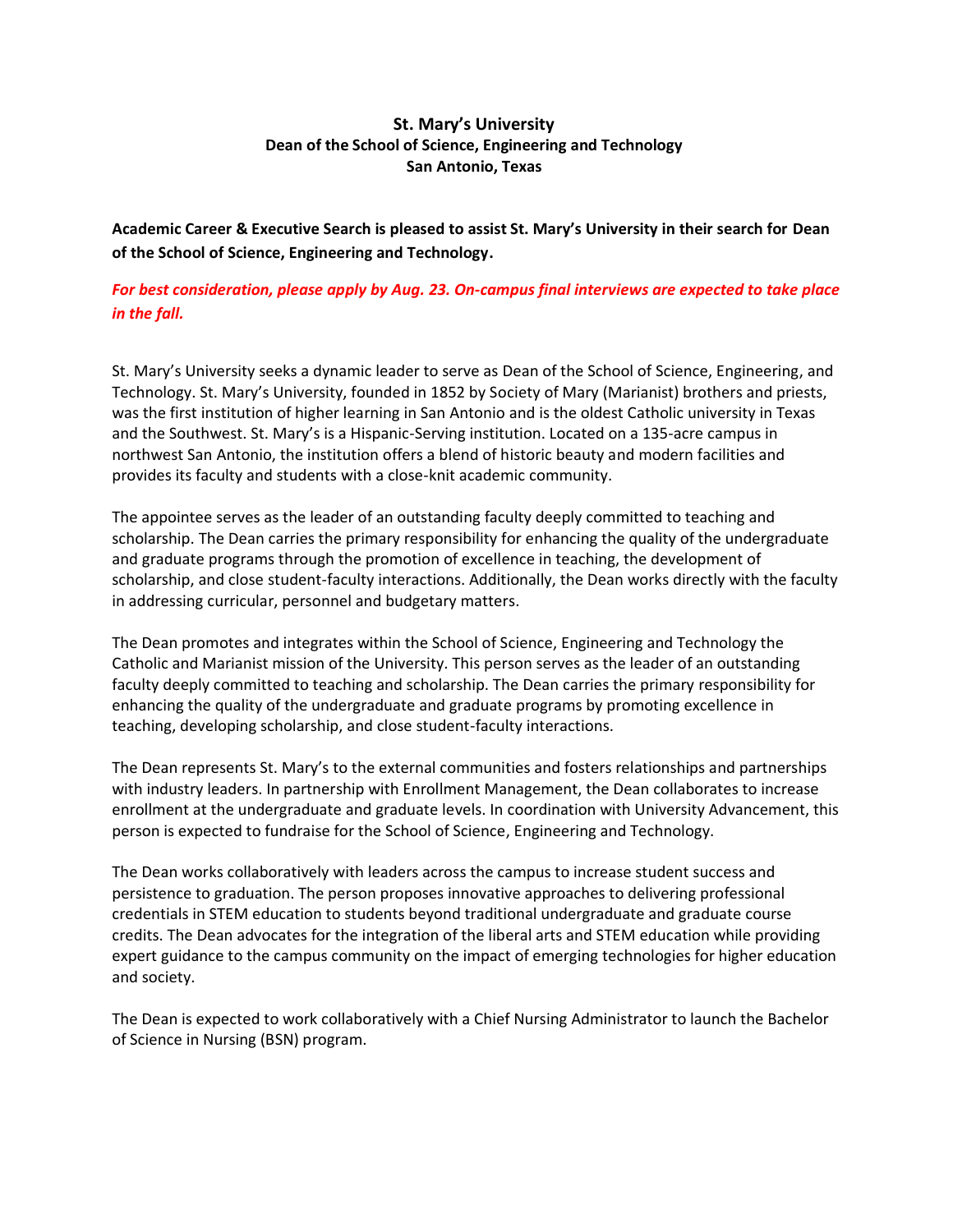#### **Provide Balanced Leadership**

An overriding responsibility of the Dean is to lead efforts that will further strengthen the School of Science, Engineering and Technology academically, financially, and administratively. The Dean is simultaneously a faculty advocate/colleague, and a member of the leadership of the University with both school- and institution-wide perspectives and responsibilities. Balancing the demands of these two roles is essential to succeeding in this position. Success will require teamwork within the school and collaboration with the other deans, as well as respect for equity among the University's three other schools in terms of recognition and support. By serving on the Academic Council and the Leadership Council, the Dean will have an opportunity to interact and share in shaping an environment of enhanced collaboration among schools and contributing to the development of consistent and key university-wide policies such as curriculum, tenure, and promotion.

#### **Strengthen Faculty Relationships**

The new Dean must be a promoter of excellent teaching, scholarship, and service, and support productive faculty careers. A key to the Dean's leadership effectiveness will be to quickly establish a full understanding of the people, programs, and relationships that constitute the community. The Dean will be encouraged to lead discussions around a wide range of educational issues by offering transparent leadership that fosters a strong sense of trust and respect from faculty, staff, administration, and students, all within the framework of a shared governance environment. The Dean can contribute to the school's strength through inspirational leadership, faculty advocacy, and effective mentoring, particularly of new faculty members. This is especially important for retention of strong faculty members who are at an early stage in their academic careers. The Dean also has the opportunity to lead in the diversification of the faculty and staff in the school. While understanding, respecting and advocating for the principle of shared governance, the Dean will lead the administration and faculty in continuing a heightened quality of academic excellence in terms of instruction, curriculum, faculty scholarship, and service.

## **Promote Academic Rigor and Innovation**

The Dean will have the opportunity to build upon the mission of St. Mary's by providing strong and definitive leadership for its undergraduate and graduate academic programs, including the core curriculum. The Dean is expected to lead in support of innovative teaching and the development of appropriate new curricular programs and the effective use of technology to support learning. The Dean should also foster collaborative initiatives with the other schools to develop interdisciplinary programs and to expand undergraduate research. The Dean must serve as an advocate for the School of Science, Engineering and Technology and its undergraduate and graduate programs. In addition, determining careful and appropriate growth of online programs and supporting the development of these programs will be a key responsibility.

#### **Strengthen Financial Management and Build Resources**

As economic realities affect all higher education, the Dean will need the fiscal acumen to enable strong financial management across all areas of the school's academic and administrative programs. The Dean will be asked to oversee operating budgets, identify new and existing resources for program and infrastructure investment, lead a conversation about potential new revenue streams, raise external funds and increase enrollment. The Dean will be expected to work with the faculty, senior administration, and the Advancement team to articulate the strengths and needs of the academic programs to potential donors.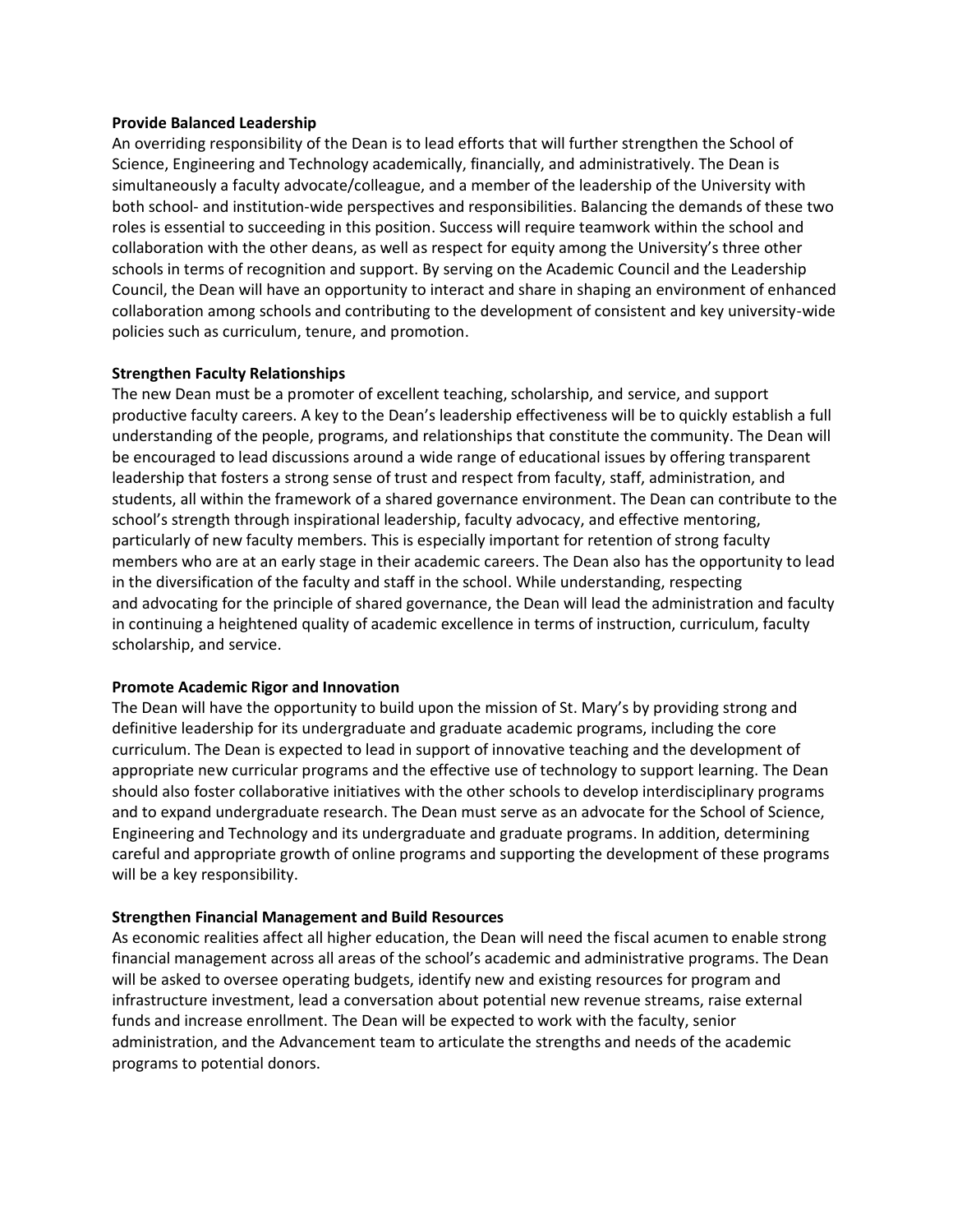## **Essential Duties and Responsibilities**

The first and fundamental duty and responsibility of the Dean of the School of Science, Engineering and Technology is to promote and support the mission of St. Mary's as a Catholic and Marianist University. Furthermore, the Dean is responsible for providing leadership and overall management of the school, including developing strategic goals and strategies*,* support for instruction and research, personnel evaluations, preparation and management of budgets, support of faculty external grant writing, curriculum development, and fundraising.

The Dean is expected to be a major fundraiser for the school, dedicating a significant percentage of time to the cultivation, solicitation, and stewardship of alumni, friends, and benefactors.

The Dean is expected to expand substantially the enrollment of the School of Science, Engineering and Technology, so it can continue to be an important contributor to the viability and success of the University.

The responsibilities of the Dean include the following:

## **Academic Leadership**

- Promote and serve as advocate for the graduate and undergraduate programs in Science, Engineering and Technology, including the University's Core Curriculum;
- Support and evaluate the professional development of the faculty of the School of Science, Engineering and Technology;
- Work closely with academic department chairs and graduate program directors to promote excellence in teaching and learning;
- Promote assessment and review of academic programs;
- Encourage the development of new programs, innovative teaching methods, faculty formation, and interdepartmental cooperation;
- Promote and support high impact learning experiences including faculty-mentored research, service learning, community-based research, and alternative study opportunities;
- Encourage and support research and creative work of faculty;
- Collaborate with other deans and administrative units to promote excellence in student learning, engagement, success, and retention.

## **Administrative and Management Leadership**

- Work closely with the Provost and Executive Vice President for Academic Affairs on matters that concern the School of Science, Engineering and Technology;
- Lead strategic planning in the school and participate in the strategic planning process of the University;
- Serve on the Academic Council and Leadership Council of the University;
- Establish a representative faculty advisory council within the school from which to seek advice regularly concerning academic matters;
- Make salary recommendations to the Provost and Executive Vice President for Academic Affairs;
- Manage the budget and personnel of the office of the Dean of the School of Science, Engineering and Technology and monitor expenditures of the academic programs within the school;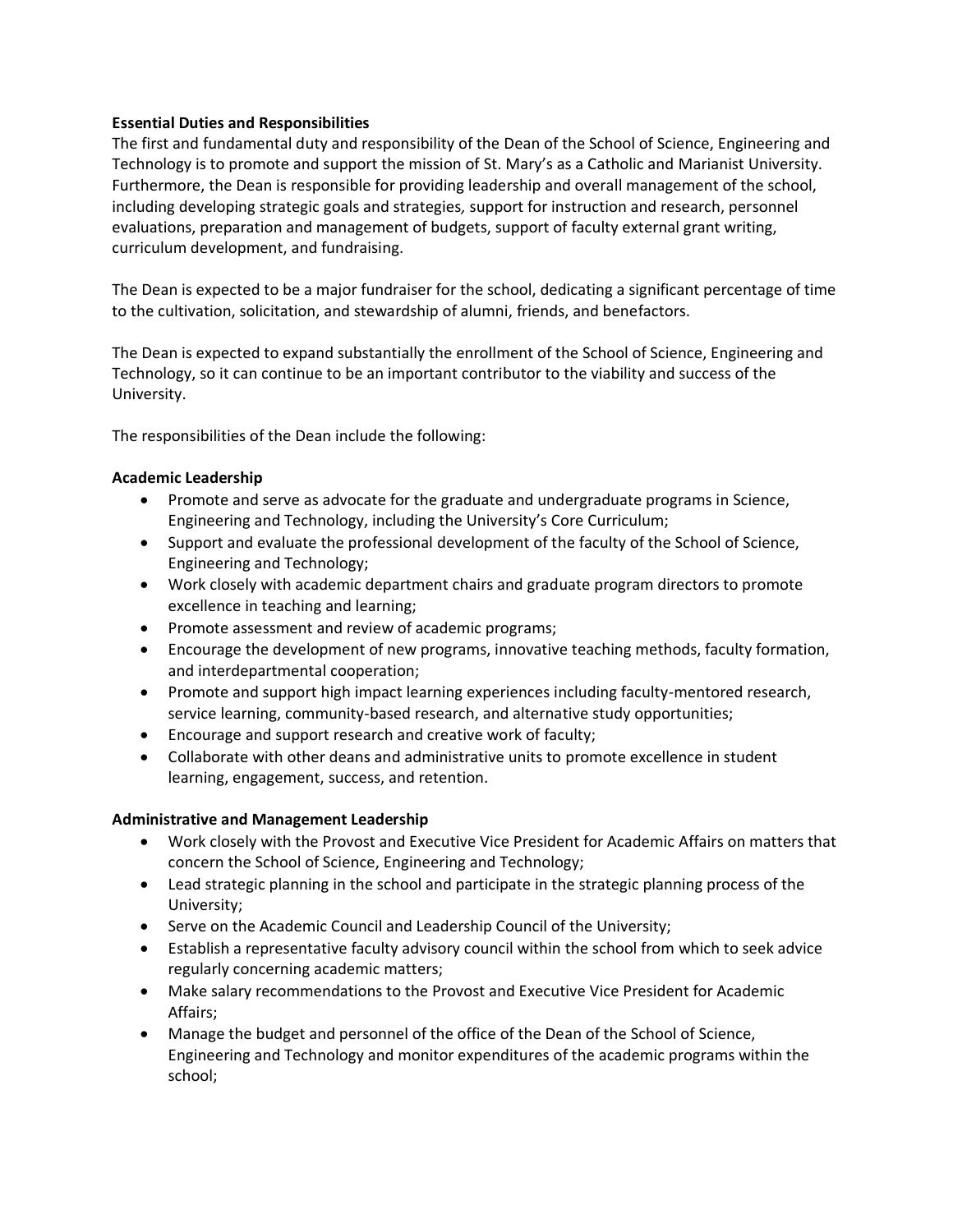- Evaluate all faculty and staff within the school and make recommendations during faculty tenure and promotion processes; and
- Promote commitments to diversity among students, faculty, and staff, and translate commitments to practices and policies.

## **Promotion of School and Resource Development**

- Establish, where advisable, and with approval of the Provost and Executive Vice President for Academic Affairs, Advisory Councils of members of the civic community to assist in supporting the work of the School of Science, Engineering and Technology;
- Represent and promote the School of Science, Engineering and Technology and its academic programs to internal and external constituents;
- Promote the value of a Catholic and Marianist liberal arts education to students, parents, employers, and other constituents;
- Work in collaboration with Enrollment Management to help recruit qualified students for the academic programs in the School of Science, Engineering and Technology; and
- Work in collaboration with the University Advancement Office to raise funds for the school.

## **Qualifications:**

- An understanding of education in the context of a Catholic and Marianist liberal arts university;
- An earned terminal degree from an accredited institution in a discipline identified at St. Mary's as science, engineering or technology;
- An affinity for working at a faith-based university;
- Preference for professional experience at or an education from a Catholic college or university;
- Experience as a full-time, tenured faculty member in a discipline related to science, engineering or technology;
- A strong record of teaching, scholarship and service equivalent to a tenured faculty member at St. Mary's;
- Experience as an academic administrator with supervisory and evaluation responsibilities, and budget oversight;
- An ability to work collaboratively with academic chairs, program directors, academic deans, and senior administrators;
- Experience with assessment, program review, and strategic planning;
- Experience with accreditation, familiarity with ABET accreditation;
- Fundraising and advancement experience;
- Experience supporting extramurally funded research programs; and
- Evidence of a strong commitment to diversity.

## **About the University**

## **[View Complete University Profile](https://acesrch.com/saint-marys-profile)**

St. Mary's University, as a Catholic Marianist University, fosters the formation of people in faith and educates leaders for the common good through community, integrated liberal arts and professional education, and academic excellence.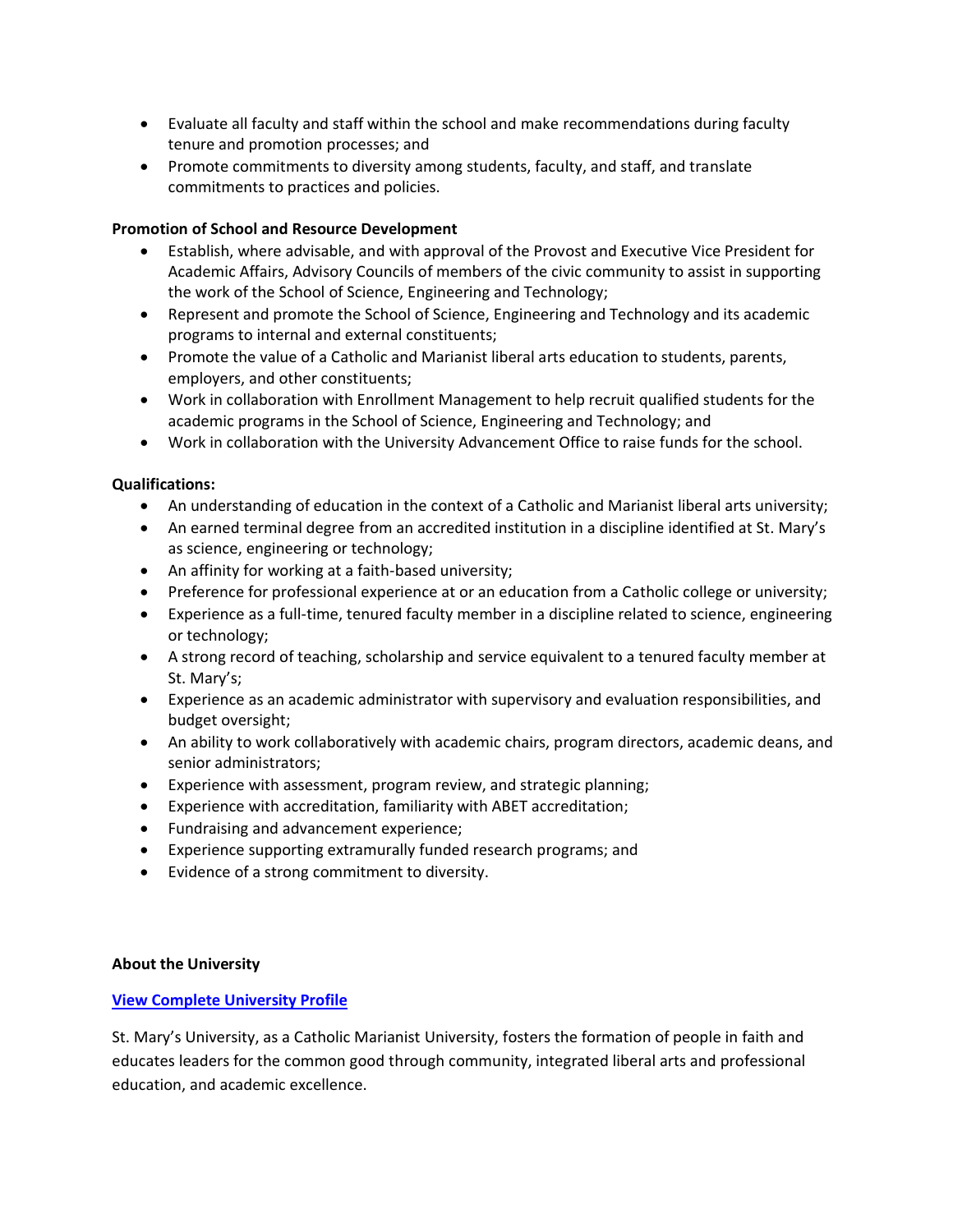St. Mary's University's mission is deeply rooted in both the Liberal Arts and the Catholic Intellectual Tradition, which informs the five fundamental characteristics of a Marianist education: formation in faith; integral quality education; family spirit; service, justice and peace, and integrity of creation; and adaptation and change. These characteristics are the foundation of a holistic educational experience designed to infuse students' professional training with an understanding of individual human development, community, the natural world, and God. These, in turn, inspire human vocations, ethical engagement and action, and creativity.

Students at St. Mary's experience a nurturing and vibrant community atmosphere that encourages and facilitates civic engagement, undergraduate and graduate research, comprehensive faculty mentoring, and service learning in San Antonio and around the world. That community experience is carried forward and manifested every year in the vocations and service of many alumni, a community of some 36,000 whose goal is to improve the human condition in the world.

## **Strategic Plan**

St. Mary's University's vision is, as a Catholic and Marianist University, to become one of the finest private universities in the region, a gateway for its graduates to professional lives as ethical leaders in Texas, the nation, and the world.

The strategic plan, *Gateway: A Vision for St. Mary's University*, was launched in April 2013, soon after President Tom Mengler took office in Summer 2012. The term Gateway signifies an entry point, a beginning, and a pathway to a more significant stage. Gateway symbolizes and reaffirms the enduring role of St. Mary's integrating the liberal arts with professional preparation for students to lead purposeful lives. Gateway conveys an image of students arriving at St. Mary's on individual paths but joining a global family of men and women collaborating on behalf of the common good in service to God. Finally, Gateway evokes a dynamic vision, a strategic plan for a more vital and integrated role for St. Mary's as a partner in the future of San Antonio and the region.

A top institutional priority is to create a culture of excellence. This includes recruiting and retaining top students, strengthening, and promoting the Catholic and Marianist tradition, advancing the academic mission, increasing fundraising support to the University, strategically allocating resources through excellent stewardship, increasing financial and capital funding, and graduating ethical leaders who are highly sought after in the workplace after graduation.

St. Mary's just completed a \$165 million comprehensive campaign — a fundraising campaign 10 times greater than any prior St. Mary's University campaign and larger than all previous campaigns combined.

In 2017, St. Mary's publicly announced The Defining Moment Comprehensive Campaign that began in 2012 with a goal of \$130 million. After surpassing that amount by 2019, St. Mary's extended the goal to \$150 million. The campaign ended in December 2021 having exceeded its goal by raising \$165 million. The campaign funded 14 new academic positions, 94 new endowed scholarships and \$58.8 million in increased scholarship funding. It also provided \$5.2 million in funding for Catholic mission initiatives and to establish the Center for Catholic Studies. The School of Science, Engineering and Technology realized \$41 million in contributions from the campaign.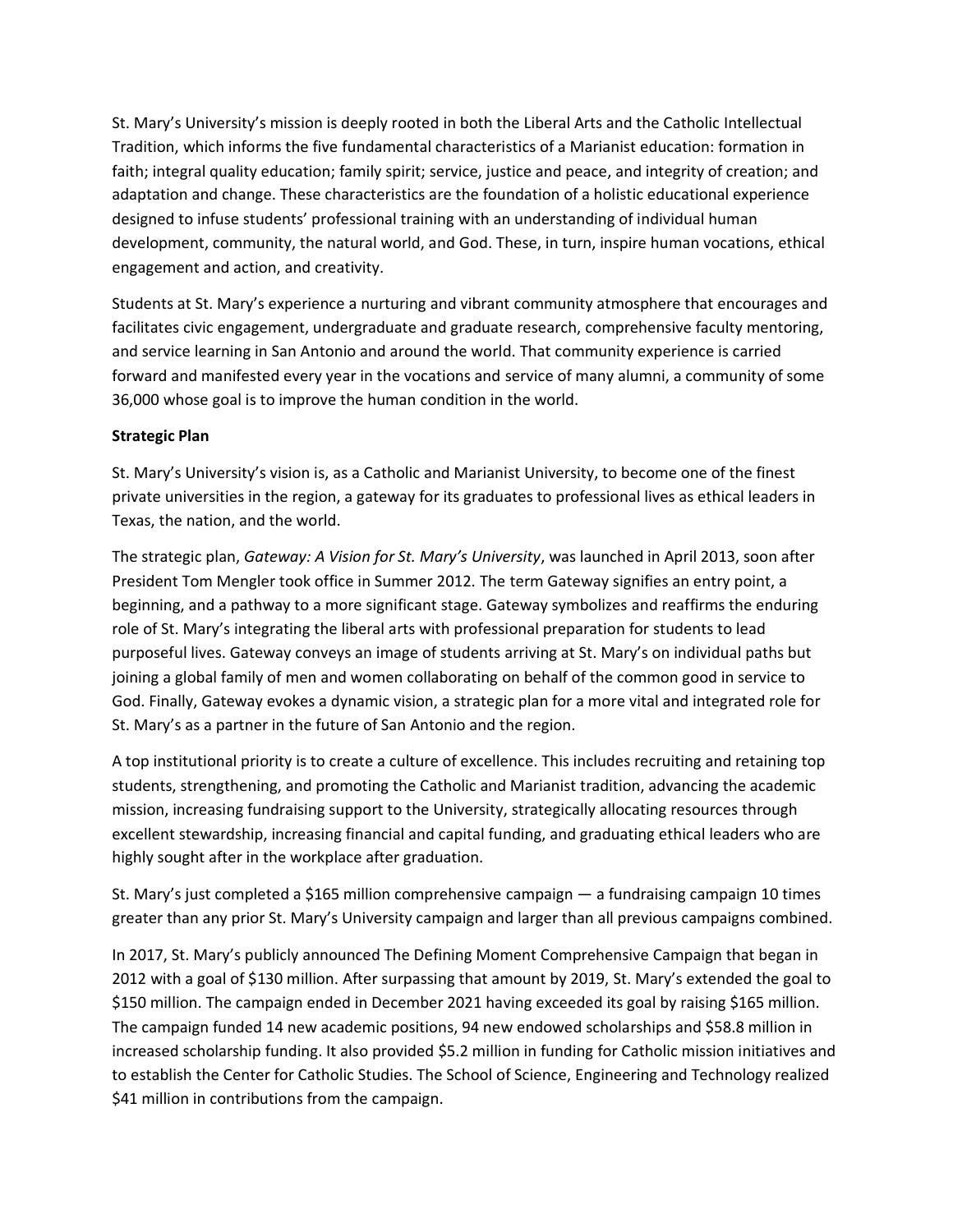The **School of Science, Engineering and Technology** offers a student-centered, service-oriented environment that encourages students to analyze problems through scientific inquiry within the framework of moral and ethical considerations. The School has more than 50 full-time faculty teaching 19 undergraduate degree plan options, including seven majors in engineering fields, nine graduate programs and three post-baccalaureate certificates.

In recent years, the School has launched undergraduate programs in Bioinformatics, Forensic Science, Environmental Science and Software Engineering, as well as a master's degree in Cybersecurity. St. Mary's is the first in Texas to offer a comprehensive master's-level degree for Cybersecurity in San Antonio. St. Mary's, through the Master of Science in Cybersecurity program, has been designated by the National Security Agency and the Department of Homeland Security as a National Center of Academic Excellence in Cyber Defense.

The Biology degree has long been one of the largest and most popular majors among undergraduate students due to the University's reputation and success in preparing them for professional schools. Our graduates are accepted into medical and dental schools at 1.5 times the national rate.

At St. Mary's, the Maximizing Access to Research Careers (MARC) Undergraduate Student Training in Academic Research (U\*STAR), sponsored by the National Institute of General Medical Sciences, has been engaging students for more than 30 years. The goal is to increase the number of underrepresented minority students who enter and complete doctoral research programs in the biomedical sciences.

As noted, the School of Science, Engineering and Technology realized \$41 million in contributions from The Defining Moment Comprehensive Campaign that supported scholarships, academic programs and renovations to facilities. It also funded a new Unmanned Ariel Systems (UAS) Laboratory (Drone Lab). The facility supports the new UAS concentration under the B.S. in Engineering Science program, the University's Drone Club and accommodates summer camps for high school students interested in drone technology and research.

The campaign included grants for STEM education. The University received \$1.15 million grant from USAA to support STEM studies, \$2.8 million from the U.S. Department of Education to renovate STEM labs and classrooms, and \$1 million from the National Science Foundation to increase Latino students obtaining degrees in STEM fields.

In 2014, the U.S. Department of Education awarded the Title V Promoting Postbaccalaureate Opportunities for Hispanic Americans (PPOHA) Program Grant to St. Mary's University to expand and enhance its offerings to graduate students. St. Mary's has a PPOHA project entitled, Promoting Excellence in Graduate Education, which addresses gaps and weaknesses that hinder the University from adequately serving the needs of Hispanic and disadvantaged post-baccalaureate students. 

St. Mary's is preparing to launch a new Bachelor of Science in Nursing degree in August 2024. The program will be located in the School's new Innovation Center. Construction on a new nearly \$12 million Innovation Center will begin in Fall 2022. St. Mary's has already secured approximately \$6 million in gifts and pledges. Two of the three floors of the facility will support Advanced Manufacturing research,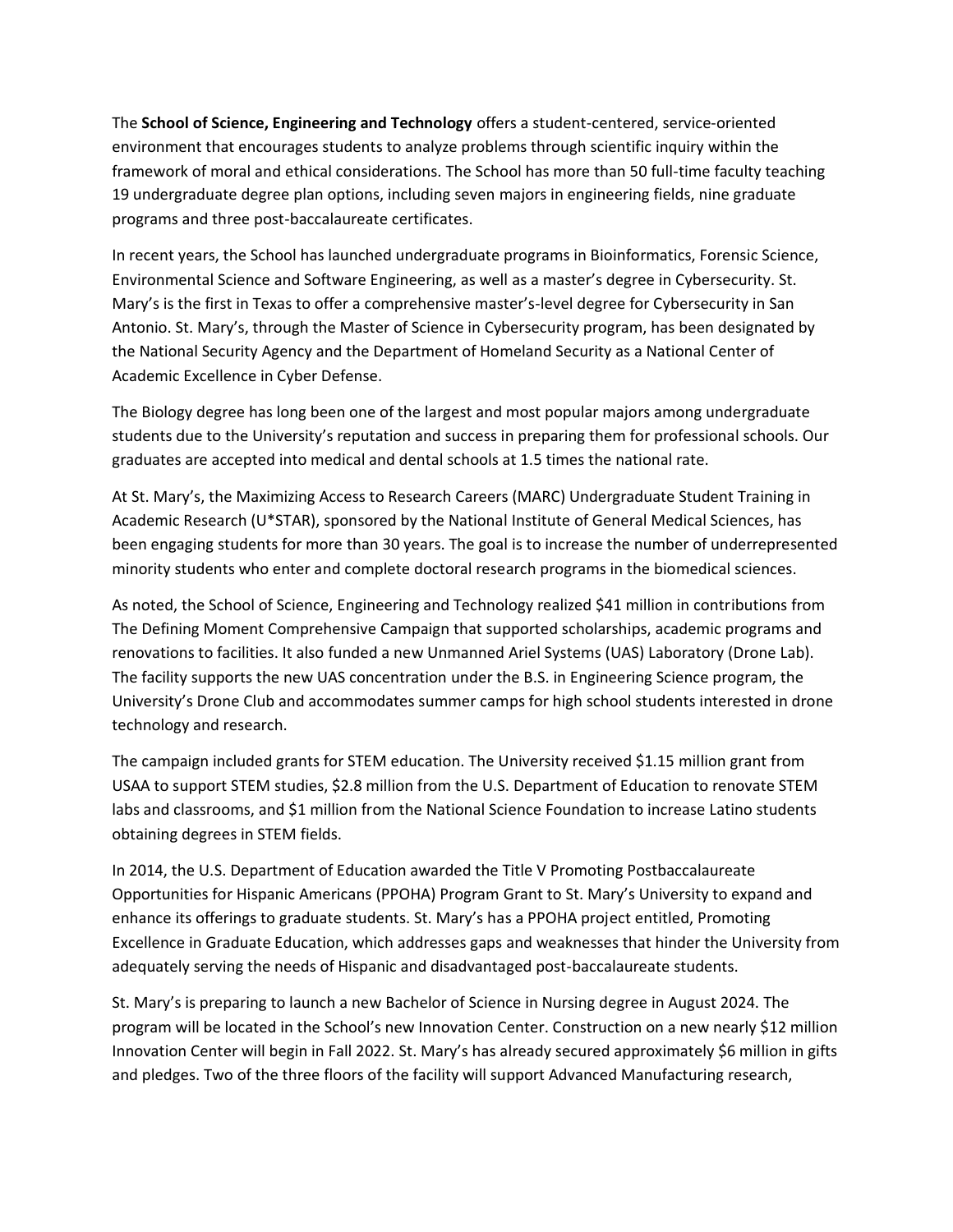instruction and industrial/community outreach in numerous engineering, computing, and related STEM disciplines. The third floor will house the proposed Bachelor of Science in Nursing program.

## **About the Area**

San Antonio is the seventh-largest city in the United States and the second-largest city in Texas, with a population of more than 1.3 million residents. Located in the south-central part of Texas, the city serves as the seat of Bexar County.

The jewel of the city is the River Walk, which runs through the downtown area. Lined with numerous shops, bars, and restaurants, as well as the Arneson River Theater, this attraction is transformed into an impressive festival of lights during the Christmas and New Year holidays and is suffused with the local sounds of folklórico and flamenco music during the summer, particularly during celebrations, such as the Fiesta Noche del Rio. The Alamo, located nearby, is Texas's top tourist attraction, while the River Walk is the second most visited attraction. SeaWorld, located 16 miles west of downtown, is the number three attraction. San Antonio is world-famous for its Mexican, Tex-Mex, and cosmopolitan cuisines at fine restaurants throughout the city. The San Antonio Missions National Historical Park was recognized as a UNESCO World Heritage Site in 2015.

In San Antonio, culture sings. We celebrate our rich heritage with vibrant parades, food-centric events, and lively, local entertainment. We collect medals to show off our San Antonio pride. What started in 1891 to honor the heroes from the Battle of the Alamo has transformed into city-wide party with a purpose called Fiesta. The St. Mary's Alumni Association hosts one of the largest Fiesta events on the University campus every spring. The Fiesta Oyster Bake, now more than 100 years old, raises funds for scholarships for St. Mary's students.

San Antonio has a strong military presence. It is home to Joint Base San Antonio, including Fort Sam Houston, Lackland Air Force Base, Randolph Air Force Base, with Camp Bullis outside the city. San Antonio is home to five Fortune 500 companies; to the South Texas Medical Center, the premier medical research and care provider in the South Texas region; and to the San Antonio Military Medical Center, the largest inpatient medical facility of the Department of Defense. For more information on San Antonio please visit: www.sanantonio.gov; [www.sachamber.org;](http://www.sachamber.org/) or www.visitsanantonio.com.

## **Application Information**

*For best consideration, please apply by Aug. 23. On-campus final interviews are expected to take place in the fall.*

**To be viewed by the search firm, you must apply directly at: <https://acesrch.applicantstack.com/x/detail/a21esjyz98bz>**

Please do not email applications.

Applications will be reviewed as they are received and should include a cover letter and curriculum vita. All applications are treated confidentially.